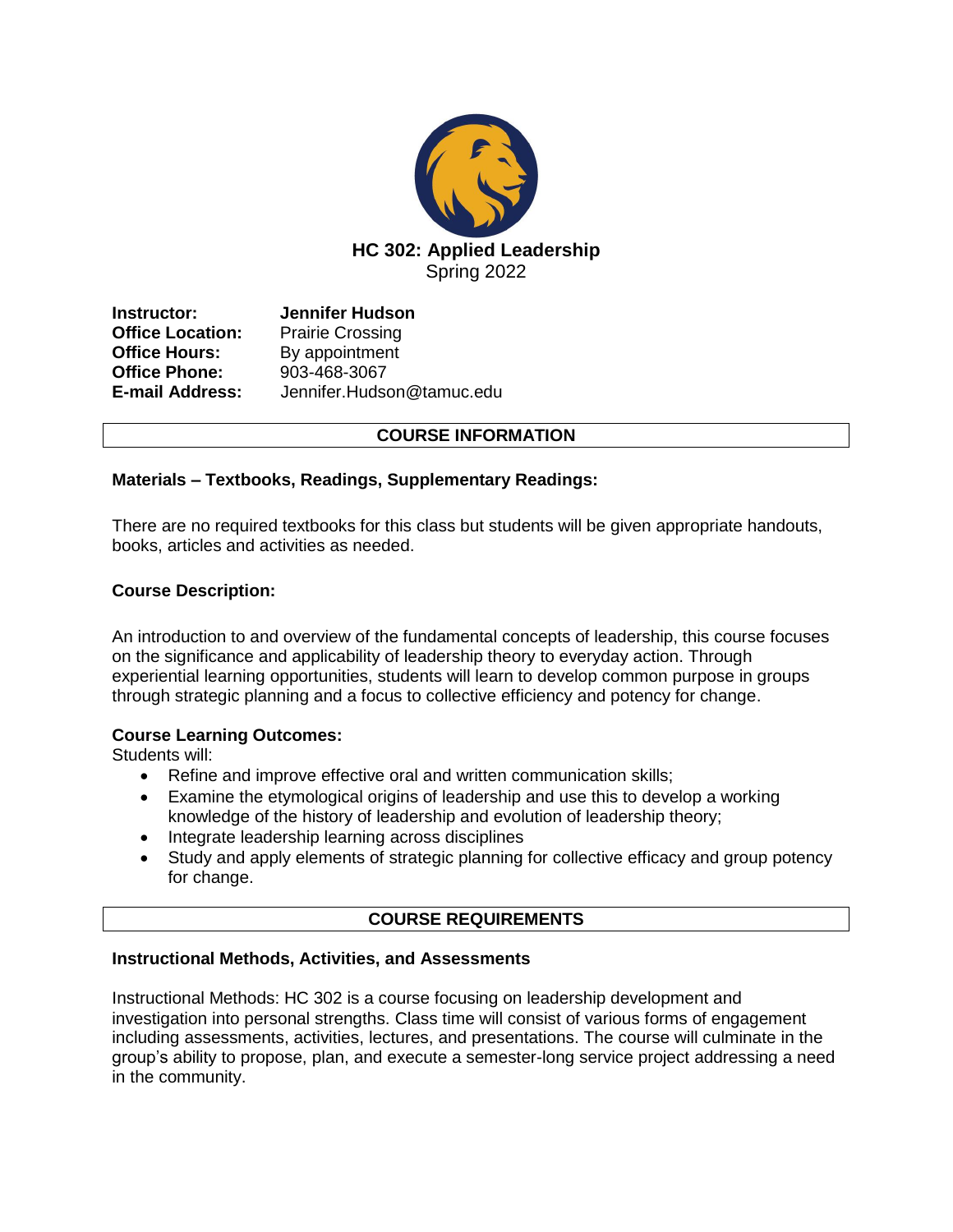#### **Attendance and Participation:**

The course format is hybrid- meaning the class will meet one day a week (Tuesdays) with online content or required individual or group work for the remainder of the week. Because we are only meeting one day per week, class attendance is required. During class period, students are expected to participate and engage. Attendance and participation constitutes **40%** of the overall grade. For each unexcused absence, 2% points will be deducted from your final grade. Excused absences are defined by university policy and must be documented appropriately within ONE WEEK of absence. Many activities will take place in class which cannot be replicated outside of the classroom space.

### **Leadership Journal**:

Because of the nature of the course, students will be required to keep a journal, which will have regular entries online through D2L. This journal will serve as a place to answer questions posed in class and keep track of your goals. You will also use this journal as your guide when you build your own theory of leadership throughout the year. The journal will be worth 2**0%** of your course grade and have 10 entries worth 2% each.

### **Class Project:**

This semester the class will take time to address a need in the community through concerted group effort. The success of the project will center on the group's ability to come together to execute a chosen task, utilizing both individual and collective strengths. The project is broken down into multiple aspects to be completed throughout the semester. All part of the project will add up to 50% of your final course grade. This 40% is broke up by the following:

**Individual "pitch":** Students will give a 5 minute elevator style pitch for a project which will form the basis of group selection. (5%)

**Group Presentation Proposal:** Groups will present in class a well-thought out and cohesive plan for an activity, which will help address an identified need. Proposal details will be provided in the future but must include the task goal, resources needed and an opportunity to solicit feedback from others. (15%)

**Peer Evaluation:** Using assigned metrics determined by group, each group member will be scored by their fellow class-mates on a scale of 1 to 10 for their contributions to completing the group task. Each group is responsible for creating an evaluation metrics for group members that is mutually agreed upon. This is an important document as it will be our only insight into how you all balanced the work. (10%)

**Project Participation & Final project Reflection:** Interview with instructor **(10%)**. Each person will discuss their growth as a leader through the project and how they were able to exhibit/practice/grow their own style/theory of leadership. What theories influenced the way you worked with their peers? What did you do that was successful? What was unsuccessful? What goal will you set for yourself for next year?

## **Grading**

Students' course grade will be calculated according to the following scale:

| 90 and above        |
|---------------------|
| 80-89.9             |
| 70-79.9             |
| 60-69.9             |
| less than 60 points |
|                     |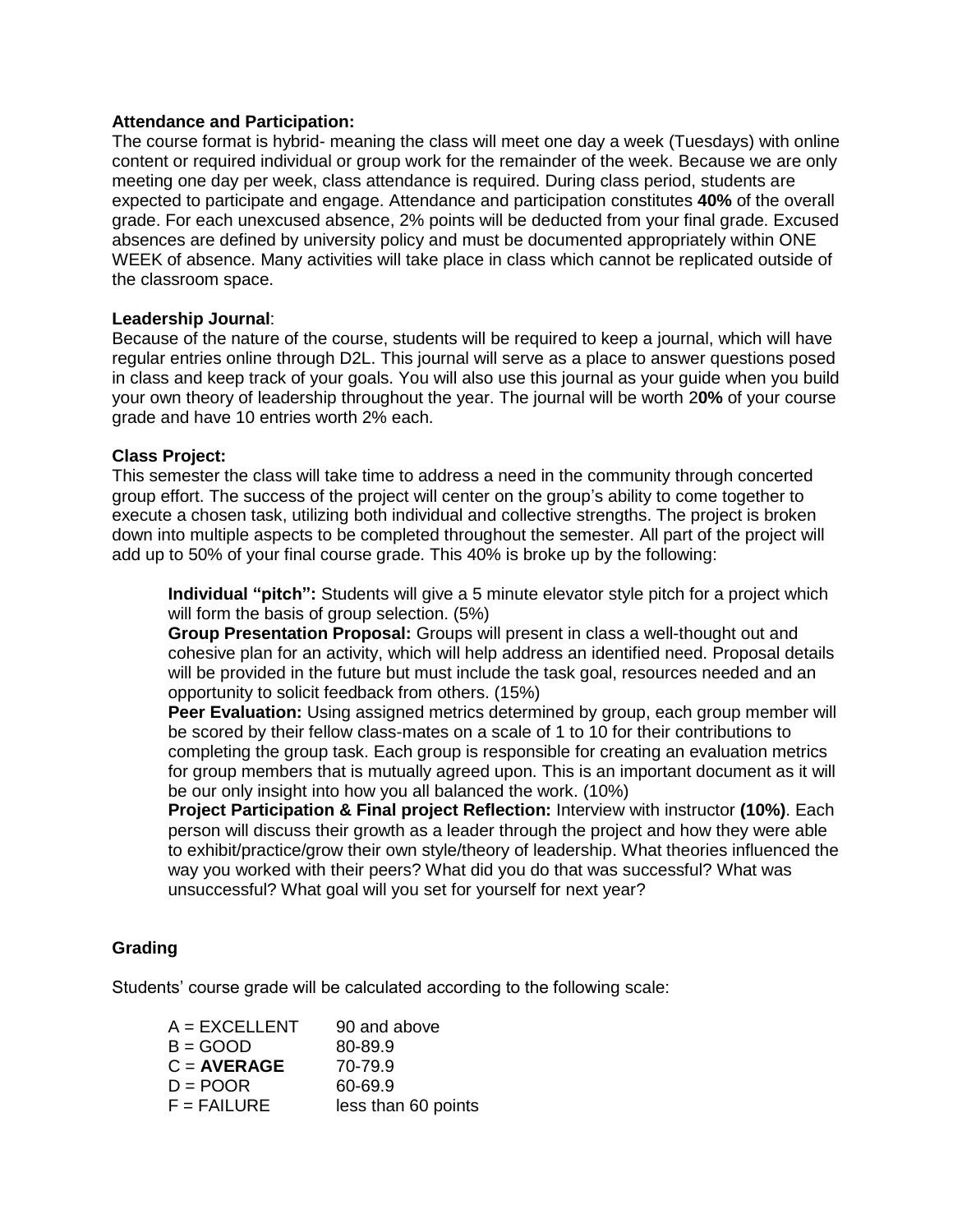# **Technology Requirements, Access and Navigation**

Students will need access to the internet, a computer, a word processor, a webcam, and sound/microphone capabilities to participate in virtual discussions. If you do not have access to any of these items, please discuss with your instructor well ahead of the first day.

# **Course and University Procedures/Policies**

## **(1) ADA Statement**

The Americans with Disabilities Act (ADA) is a federal anti-discrimination statute that provides comprehensive civil rights protection for persons with disabilities. Among other things, this legislation requires that all students with disabilities be guaranteed a learning environment that provides for reasonable accommodation of their disabilities. If you have a disability requiring an accommodation, please contact:

Office of Student Disability Resources and Services Texas A&M University-Commerce Gee Library- Room 132 Phone (903) 886-5150 or (903) 886-5835 Fax (903) 468-8148 Email: [StudentDisabilityServices@tamuc.edu](mailto:StudentDisabilityServices@tamuc.edu)

Website: Office of Student Disability Resources and Services <http://www.tamuc.edu/campusLife/campusServices/studentDisabilityResourcesAndServices/>

## **(2) Statement on Nondiscrimination:**

A&M-Commerce will comply in the classroom, and in online courses, with all federal and state laws prohibiting discrimination and related retaliation on the basis of race, color, religion, sex, national origin, disability, age, genetic information or veteran status. Further, an environment free from discrimination on the basis of sexual orientation, gender identity, or gender expression will be maintained

## **(3) Undergraduate Academic Dishonesty 13.99.99.R0.03**

"All students enrolled at the University shall follow the tenets of common decency and acceptable behavior conducive to a positive learning environment." (See Student's Guide Handbook, Policies and Procedures, Conduct). Silence all cell phones. Texting during class is not permitted. Further, students at Texas A&M University-Commerce are expected to maintain high standards of integrity and honesty in all of their scholastic work. For more details and the definition of academic dishonesty see the following procedures:

Undergraduate Academic Dishonesty 13.99.99.R0.03

http://www.tamuc.edu/aboutUs/policiesProceduresStandardsStatements/rulesProcedures/13st udents/undergraduates/13.99.99.R0.03UndergraduateAcademicDishonesty.pdf

**(4) Texas Senate Bill – 11** (Government Code 411.2031, et al.) authorizes the carrying of a concealed handgun in Texas A&M University-Commerce buildings only by persons who have been issued and are in possession of a Texas License to Carry a Handgun. Qualified law enforcement officers or those who are otherwise authorized to carry a concealed handgun in the State of Texas are also permitted to do so. Pursuant to Penal Code (PC) 46.035 and A&M-Commerce Rule 34.06.02R1,license holders may not carry a concealed handgun in restricted